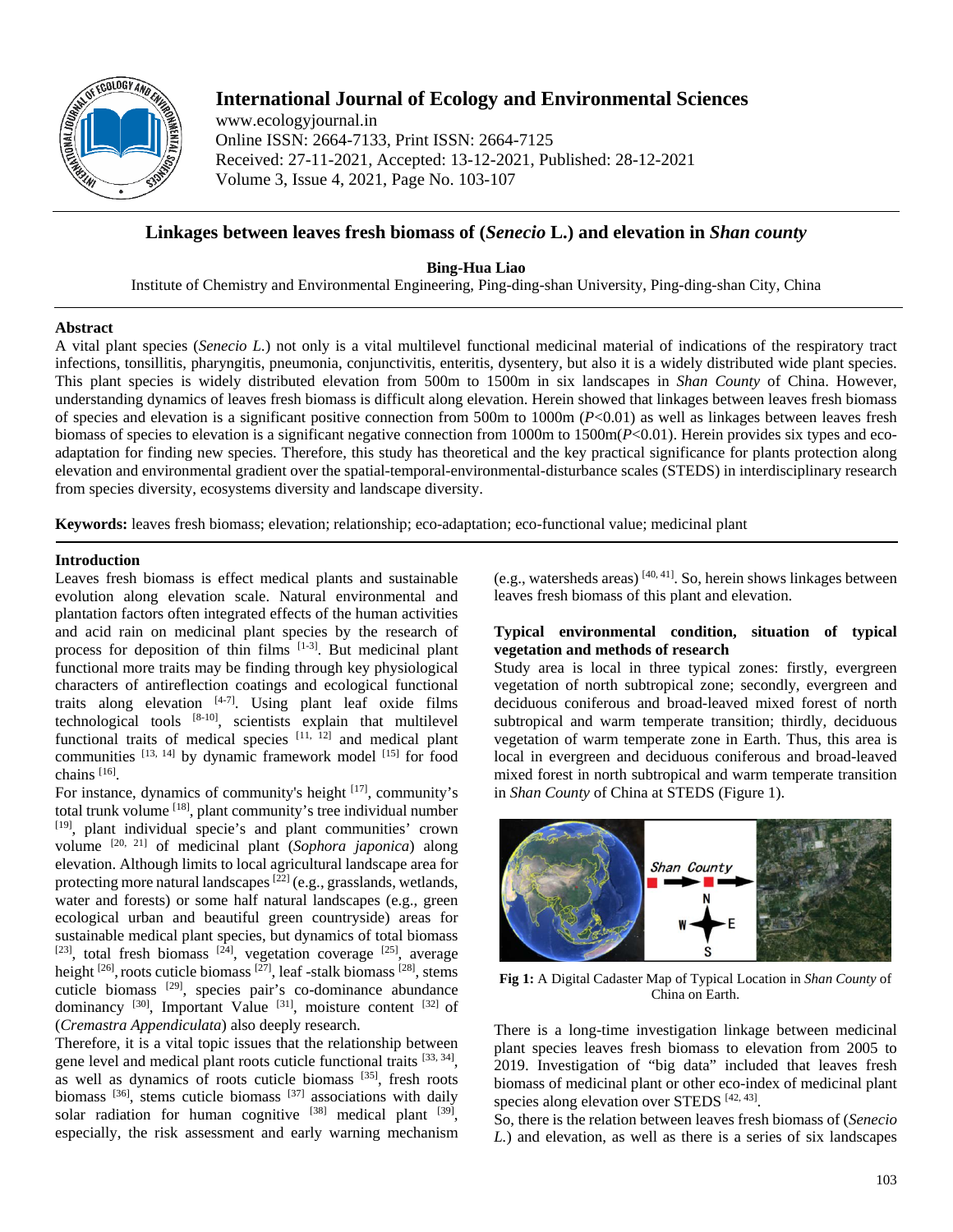areas eco-adaptation of leaves fresh biomass of (*Senecio L.*) by the "big data" of ecological investigation, qualitative analysis, and quantitative statistics, human cognitive ecological linguistic rules, scientific theories and ecosystem space planning methods.

#### **Results**

Based on "big data" of plant investigation, this species is a widely distributed wide species along elevation from 500m to 1500m. A key species (*Senecio L.*) is a widely distributed along the different elevation from 500m to 1500m in *Shan County* (Figure. 2). However, understanding the elevation effect on the linkage between leaves fresh biomass of this plant species and elevation is difficult, because elevation influences plant biomass [43], bryophyte and lichen biomass [44] , wood biomass [45] , mushroom and diversity biomass <a>[46]</a>, production of medicinal plant species [47] .

Applying the dynamics of "big data" investigation, this work suggested there are five rules:

Firstly, herein showed that not only it is the increasing of (*Senecio L.*) leaves fresh biomass with the increasing of elevation from 500m to 1000m, and, but also it is the decreasing of (*Senecio L.*) leaves fresh biomass with increasing of elevation gradient from 1000m to 1500m (Figure 3).

**Table 1:** Leaves Fresh Biomass of this Medical Plant Species Association with Elevation

| <b>Leaves Fresh Biomass along</b><br><b>Elevation</b> | <b>Leaves Fresh Biomass of this</b><br><b>Plant Species</b> |
|-------------------------------------------------------|-------------------------------------------------------------|
| Elevation From 500 to 1000                            | $0.985**$                                                   |
| Elevation From 1000 to 1500                           | $-0.987**$                                                  |
| Note: *, $P<0.05$ ; **, $P<0.01$ .                    |                                                             |

Secondly, this study explained that it is a significant positive connection between (*Senecio L.*) leaves fresh biomass and elevation from 500m to 1000m  $(P<0.01)$ , as well as it is a significant negative connection between leaves fresh biomass of (*Senecio L.*) and elevation from 1000m to 1500m in *Shan County*

of *Henan Province* of China over STEDS (*P*<0.01) (Table. 1) (Figure. 2).

Thirdly, this research shows the best areas ecological adaptation of (*Senecio L.*) from 500m to 1500 in *Shan County* of China. Because there are results that there are not only different natural environmental factors, but also it is the dynamics of different elevation environmental factors from 500m to 1500m by the dynamics of leaves fresh biomass of this medical species (Figure. 1, 2).



**Fig 2:** Dynamics of (*Senecio L.*) Leaves Fresh Biomass along Elevation Gradient

Fourthly, this research proposed that the medicinal plant species (*Senecio L.*) is local in the six typical landscape types (forests, mixed between forests and grassland, mixed between forests and wetland, mixed between forests and river, mixed between forests and eco-urban, mixed between forests and countryside) by "big data" of this plant leaves fresh biomass investing along elevation, because there may be results that there are not only dynamics of natural environments, there are but also dynamics of climate environmental factors from 500m to 1500m along elevation gradient.



**Fig 3:** Total Structures of Medical Plant Species (*Senecio L.*) by Longtime Investigation

Fifthly, the typical medical plant species (*Senecio L.*) not only is a vital functional medicinal material of indications of treating to respiratory tract infections, tonsillitis, pharyngitis, pneumonia, conjunctivitis, dysentery and enteritis, but also it is belonging to *Compositae* families of *Senecio* races of Discotyledoneae in Angiospermae, especially, total structures of (*Senecio L.*) (Figure. 3).

Thus, this research found a series of typical areas ecological adaptation of plant (*Senecio L.*) of indication of treating respiratory tract infections, tonsillitis, pharyngitis, pneumonia, conjunctivitis, enteritis, dysentery along elevation gradient, as well as there is linking of the medical plant species (*Senecio L.*) leaves fresh biomass and elevation gradient in *Shan County* of China (Figure. 2).

### **Conclusion and Discussion**

The respiratory tract infections, tonsillitis, pharyngitis, pneumonia, conjunctivitis, dysentery and enteritis always influence public health, which often led human died. But understanding dynamics of medicinal plant species is difficult issues, for instance, molecular dynamics [48], evolutionary dynamics<sup>[49]</sup> and indigenous medical plant<sup>[50]</sup>. So, finding a vital multilevel functional medicinal plant (*Senecio L.*) of indications of respiratory tract infections, tonsillitis, pharyngitis, pneumonia, conjunctivitis, enteritis and dysentery not only is a key value plant species, but also treating many people's diseases or saving human. As such, it is a key ecological adaptation that (*Senecio L.*) were found from 500m to 1500m in *Shan County* of *Henan*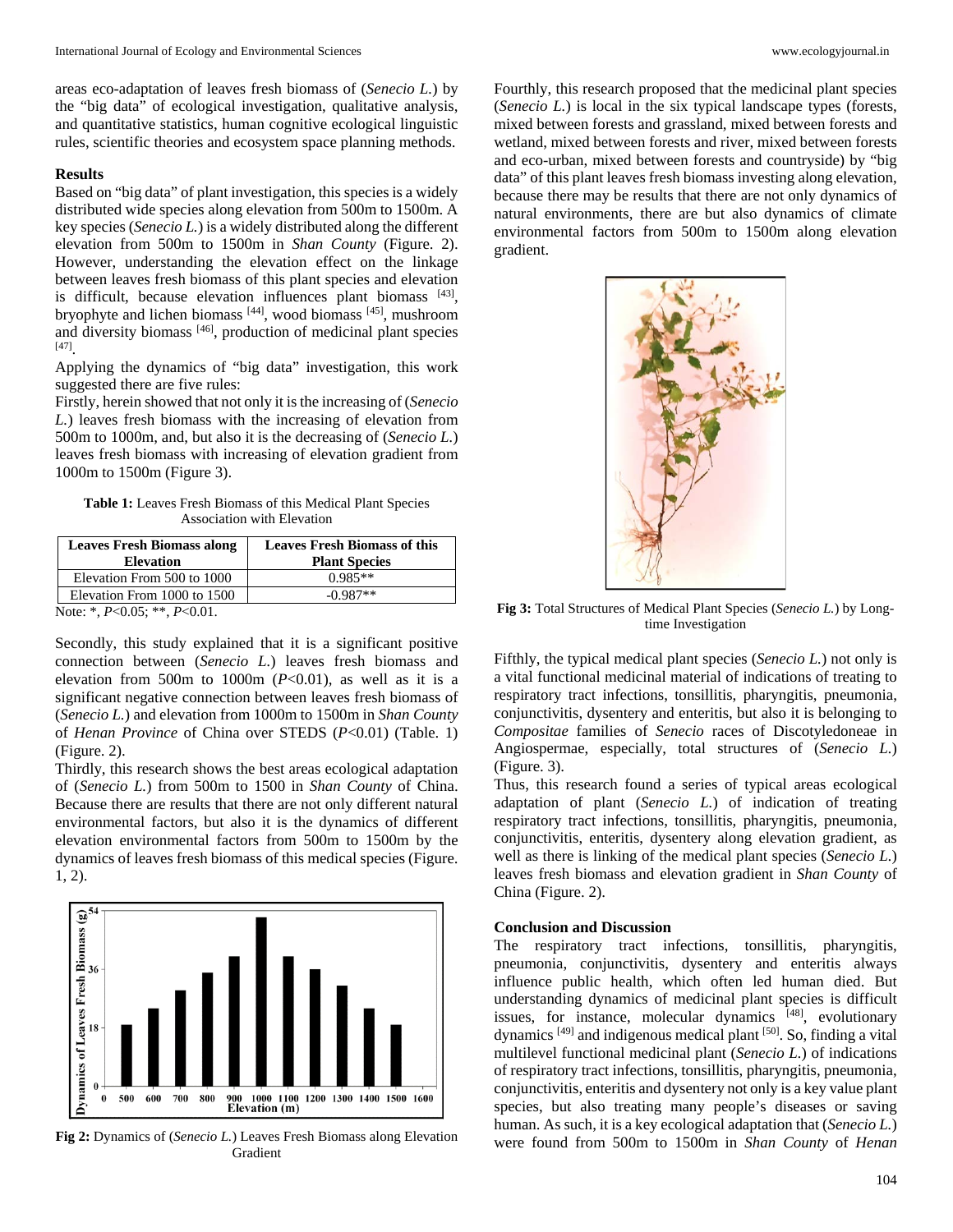*Province* of China. And this research suggested three linkages between leaves fresh biomass of (*Senecio L.*) and elevation at STEDS:

- 1. This work showed that it is an increasing of (*Senecio L.*) leaves fresh biomass with enhancing of elevation from 500m to 1000m; it is a decreasing of (*Senecio L.*) leaves fresh biomass with increasing of elevation from 1000m to 1500m (Figure 2). It is a significant positive connection between (*Senecio L.*) leaves fresh biomass and elevation from 500m to 1000m (*P*<0.01) as well as it is a significant negative connection between (*Senecio L.*) leaves fresh biomass and elevation from 1000m to 1500m along elevation gradient over STEDS in *Shan County* (*P*<0.01) (Table 1).
- 2. This research provides six landscape types (forests, mixed landscape between forests and grassland, mixed landscape between forests and wetland, mixed landscape between forests and river, mixed landscape between forest and ecourban, mixed landscape between forests and green beatified countryside), as well as there is a series of ecological adaptation of landscape areas (for instance, the best areas ecological adaptation of (*Senecio L.*) from 500m to 1500m ) for finding this plant (*Senecio L.*) by the dynamics of (*Senecio L.*) leaves fresh biomass along elevation.
- 3. (*Senecio L.*) not only is a vital multilevel functional medicinal material of indications of treating to respiratory tract infections, tonsillitis, pharyngitis, pneumonia, conjunctivitis, dysentery and enteritis, but also it is belonging to *Compositae* families of *Senecio* races of Discotyledoneae in Angiospermae, as well as it is widely distributed wide specie by the "big data" investigation of (*Smilax scobinicaulis*) leaves fresh biomass in *Shan County*  of China (Figure. 1, 2, 3).

Indeed, better regional regulators and local government need better planning and regulation many medicinal plant species sustainability <sup>[51]</sup> of ecosystems by researches on the key biomass of medicinal plants [52] along elevation with dynamics of plant diversity in the global, regional and landscapes natural ecosystem types with the ways "big data" investigation, scientific quantitative statistics [53] by landscape stability and sustainable medical plant diversity production<sup>[54]</sup>. Local government planner will protects habitats of this medical plant species (*Senecio L.*) by the lands eco-restoration  $[55, 56]$  and integrated strategy technology  $[57]$  for avoiding plant species loss  $[58]$  in six landscape areas of this medical ecological adaptation. Because of upgrading protected areas is a way with protection wild medical plant species [59] for future eco-socioeconomic services [60].

This research has a vital theoretical and practical significance for the reasonable protection of (*Senecio L.*) along elevation gradient, because this plant species not only is an important widely distributed wide medicinal material pant by treating infections, tonsillitis, pharyngitis, pneumonia, conjunctivitis, enteritis and dysentery, but also is five rules by linking (*Senecio L.*) leaves fresh biomass to elevation. Thus, herein has theoretical-practical significance for the multi-functional values by the linkages between leaves fresh biomass of (*Senecio L.*) and elevation along environs, then, the planner needs integrated conservation priority areas from investments in natural capital.

#### **Acknowledgement**

This work was supported by A Grade of Key Disciplines of Environmental Science Foundation, B Grade of Key Disciplines of Mistrials Science of *Ping-Ding-shan University* in China; Science and Technology Department of *He'nan Province* Foundation (KJT-17202310242; 092102110165); Subprojects by Intergovernmental Platform on Biodiversity and Ecosystem Services (IPBES); and better ideas of researchers of "1st Biotechnology World Congress" in 2011, "2st Biotechnology World Congress" in 2012, "3st Biotechnology World Congress" in 2013 is appreciated.

#### **References**

- 1. Liao BH, Liu HY, *et al*. Combined toxic effects of cadmium and acid rain on Vicia faba L. Bulletin of Environmental Contamination and Toxicology,2003:71:998-1004.
- 2. Liao BH, Liu HY, *et al*. Complex toxic effects of Cd2+, Zn2+, and acid rain on growth of kidney bean (Phaseolus vulgaris L). Environment International,2005:31:891-895.
- 3. Liao BH, Liu MC, *et al*. Process for deposition of AlF3 thin films. Applied Optics,2008:47:41-45.
- 4. Liao BH, Wang XH. Plant functional group classifications and a generalized hierarchical framework of plant functional traits. African Journal of Biotechnology,2010:9:9208-9213.
- 5. Liao BH, Lee CC. Antireflection coatings for deep ultraviolet optics deposited by magnetron sputtering from Al targets. Optics Express,2011:19:7507-7512.
- 6. Liao BH, Ding SY, *et al*. Dynamics of plant functional groups composition along environmental gradients in the typical area of *Yi-Luo River* watershed. African Journal of Biotechnology,2011:10:14485-14492.
- 7. Liao BH, Ding SY, *et al*. Dynamics of environmental gradients on plant functional groups composition on the northern slope of the *Fu-Niu Mountain Nature Reserve*. African Journal of Biotechnology,2011:10:18939-18947.
- 8. Liao BH, Kuo CC, *et al*. Fluorine-doped tin oxide films grown by pulsed direct current magnetron sputtering with an Sn target. Applied Optics,2011:50:106-110.
- 9. Liao BH, Hsiao CN. Improving optical properties of silicon nitride films to be applied in the middle infrared optics by a combined high-power impulse/unbalanced magnetron sputtering deposition technique. Applied Optics,2014:53:377-382.
- 10. Liao BH, Chan SH, *et al*. FTO films deposited in transition and oxide modes by magnetron sputtering using tin metal target. Applied Optics,2014:53:148-153.
- 11. Liao BH, Liu QF, *et al*. Dynamics of environmental gradients on plant functional groups composition species in near-natural community ecological restoration on the southern slope of the *Fu-Niu Mountain Nature Reserve*. Journal of Science,2014:4:306-312.
- 12. Liao B, Ying ZX, *et al*. Species extinction thresholds in the face of spatially correlated periodic disturbance. Scientific Reports,2015:5:15455.
- 13. Liao B, Boeck HJD, *et al*. Gap formation following climatic events in spatially structured plant communities. Scientific Reports,2015:5:11721.
- 14. Liao B, Bogaert J, *et al*. Species interactions determine the spatial mortality patterns emerging in plant communities after extreme events. Scientific Reports,2015:5:11229.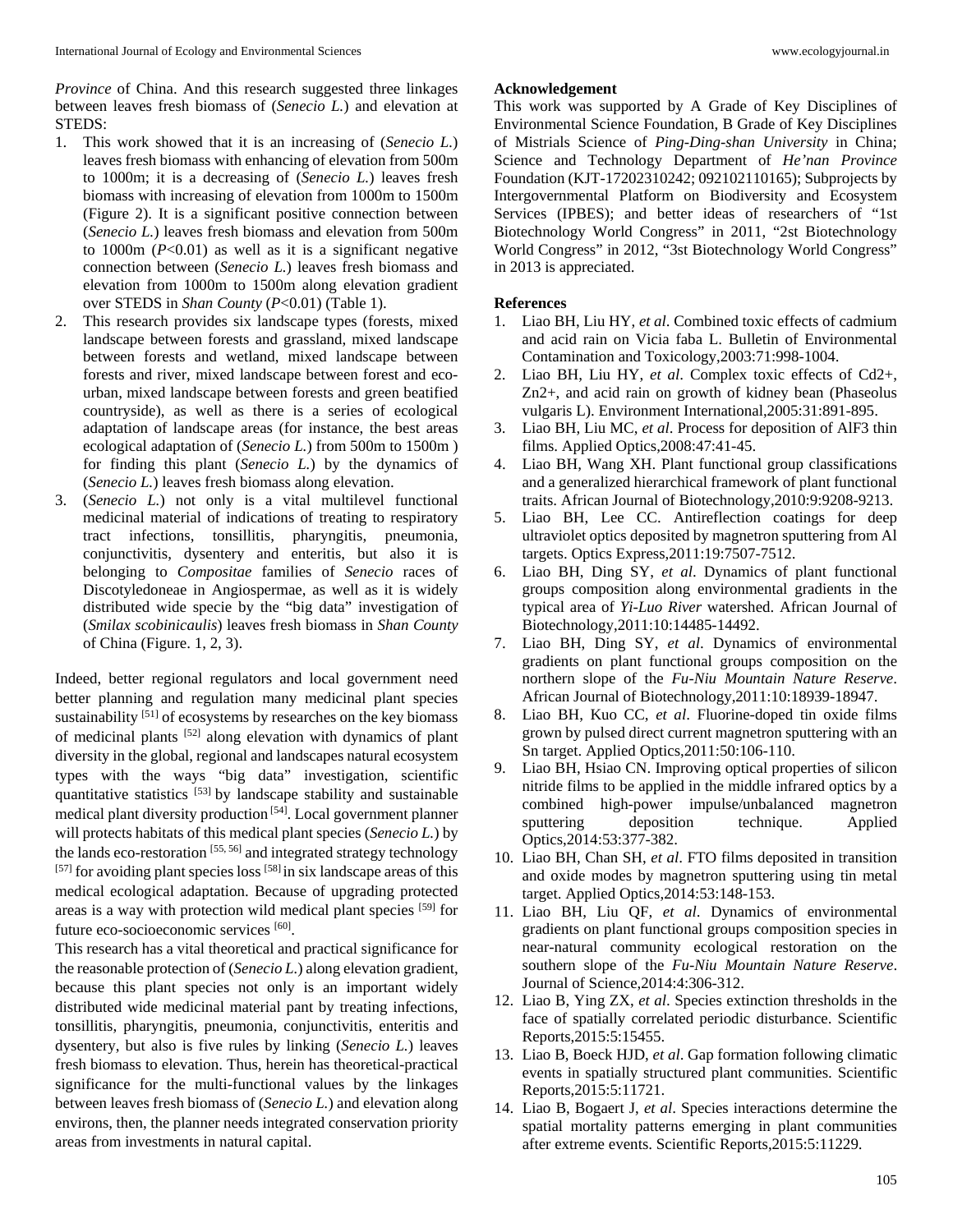- 15. Liao BH. A new model of dynamic of plant diversity in changing farmlands, implications for the management of plant biodiversity along differential environmental gradient in the spring. African Journal of Environmental Science and Technology,2014:8(3):171-177.
- 16. Liao B, Chen JH, *et al*. An extended patch-dynamic framework for food chains in fragmented landscapes. Scientific Reports,2016:6:33100.
- 17. Liao BH, Liu YP, *et al*. Elevation Dynamics of (*Sophora japonica*) Community's Height in *Ye County*. International Journal of Research Pharmaceutical and Nano Sciences,2019:8:48-54.
- 18. Liao BH, Liu YP, *et al*. Dynamics of 18 (*Sophora japonica*) Tree Community's Total Trunk Volume along Elevation Gradient in *Ye County*. International Journal of Current Advanced Research,2019:8:19063-19066.
- 19. 19] Liao BH, Liu M, *et al*. Dynamics of (*Sophora japonica*) Community's Tree Individual Number along Elevation Gradient in *Ye County*. International Journal of Pharmacognosy and Pharmaceutical Sciences,2019:1:1-4.
- 20. Liao BH, Liu YP, *et al*. Dynamics of 18 (*Sophora japonica*) Tree Individual Specie's Crown Volume along Elevation Gradient in *Ye County*. International Journal of Research Pharmaceutical and Nano Sciences,2019:8:62-68.
- 21. Liao BH, Liu YP, *et al*. Dynamics Crown Volume of 18 (*Sophora japonica*) Tree Com- munities along Elevation Gradient in *Ye County*. Open Journal of Ecology,2019:9:209-215.
- 22. Liao AU, Georgina MM, *et al*. Limits to agricultural land for retaining acceptable levels of local biodiversity. Nature Sustainability,2019:2:491-498.
- 23. Liao BH. Links between Dry Weight Biomass of (*Cremastra Appendiculata*) of Biomedical and Pharmaceutical Plant and Elevations by Long-time Investigation of "Big Data". World Journal of Pharmaceutical Research,2020:9:14-24.
- 24. Liao BH. Links between Total Biomass of Fresh Weight of (*Cremastra Appendiculata*) and Elevation in Biomedical and Pharmaceutical Plant Science by Long-time Investigation of "Big Data". European Journal of Biomedical and Pharmaceutical sciences,2020:7:83-88.
- 25. Liao BH. Links between Vegetation Coverage of (*Cremastra Appendiculata*) and Elevation in Biomedical and Pharmaceutical Plant Science by "Big Data" of Long-time Investigation. World Journal of Pharmaceutical Research,2020:9:72-82.
- 26. Liao BH. Relation between plant average height of (*Cremastra appendiculata*) and elevations. GSC Advanced Research and Reviews,2020:5:104-110.
- 27. Liao BH. Links between Biomass of (*Cremastra appendiculata*) Roots Cuticle and Elevation along Elevation Gradient by Big Data of long-time wild investigation in *Mei County*. International Journal of Applied Science,2020:3:1- 7.
- 28. Liao BH. Links between Leafstalk Biomass of (*Cremastra appendiculata*) and Elevation by Big Data of Long-time Wild Investigation in *Mei County*. Journal of Drug Delivery and Therapeutics,2020:10:55-60.
- 29. Liao BH. Links between Biomass of (*Cremastra Appendiculata*) Stems Cuticle and Elevation by Big Data of

Long-time Wild Investigation in *Mei County*. Sumerianz Journal of Agriculture and Veterinary,2020:3:178-182.

- 30. Liao BH. Links between Species Pair's Co-dominance Abundance Dominancy of (*Cremastra Appendiculata*) of Biomedical and Pharmaceutical Plant and Elevations. European Journal of Biomedical and Pharmaceutical sciences,2020:7:54-59.
- 31. Liao BH. Links between Important Values of (*Cremastra appendiculata*) and elevations by long-time investigation and qualitative analysis and quantitative statistics of "Big data". International Journal of Science and Research Archive,2020:1:44-50.
- 32. Liao BH. Links between moisture content of biomass of (*Cremastra Appendictlat*a) and elevations by long-time investigation and qualitative analysis and quantitative statistics of "Big data". Journal of Biological Innovation,2021:10:208-216.
- 33. Liao BH, Xu ZL, *et al*. The relationship between HSP60 gene polymorphisms and susceptibility to atherosclerosis. European Review for Medical and Pharmacological Sciences,2020:24:2667-2673.
- 34. Liao BH. Links between Biomass of (*Cremastra Appendiculata*) Roots Cuticle and Daily Solar Radiation by Big Data of Long-Time Wild Investigation in *Mei County*. EAS Journal of Pharmacy and Pharmacology,2020:2:205- 210.
- 35. Liao BH. Linkages between Biomass of (*Smilax scobinicaulis*) Roots Cuticle and daily Solar Radiation. World Journal of Pharmaceutical Research,2021:10:2503- 2514.
- 36. Liao BH. Relations between biomass of (*Smilax scobinicaulis*) Fresh Roots and Daily Solar Radiation. International Journal of Science and Research Archive,2021:4:18-25.
- 37. Liao BH. Interrelations of Biomass of (*Smilax scobinicaulis*) Stems Cuticle and Dalily Solar Radiation along Different Elevation Environmental Gradient. European Journal of Biomedical and Pharmaceutical sciences,2021:8:42-48.
- 38. Zhu DM, Liao BH. A dynamical system of human cognitive linguistic theory in learning and teaching of the typical university in Henan Province. International Journal of Pharmacy & Therapeutics, 2015:6:4-6.
- 39. Wang XM, Liao BH, Zhang JM. Distribution of pharmacognosy plant species by the correlating to numbers of tourists in Qi-Cheng park of China. International Journal of Ecology and Environmental Sciences,2020:2:152-155.
- 40. Chen HS, Liao BH, *et al*. Research on risk assessment and early warning mechanism of agriculture non-point source pollution in Bai-gui Lake watershed by GIS. International Journal of Pharmacognosy and Pharmaceutical Sciences,2019:1:25-29.
- 41. Shen YS, Liao BH. Study on the treatment of Acid Red 4 wastewaters by a laminar-falling- film-slurry-type VUV photolytic process. Water Science and Technology,2007:55:13-18.
- 42. GBIF (Free and access to biodiversity) (http://www.gbif.org).
- 43. Ding BZ, Wang SY, *et al*. Plants flora in Henan Province. Henan People's Press, (1981, 1988, 1997 and 1998).